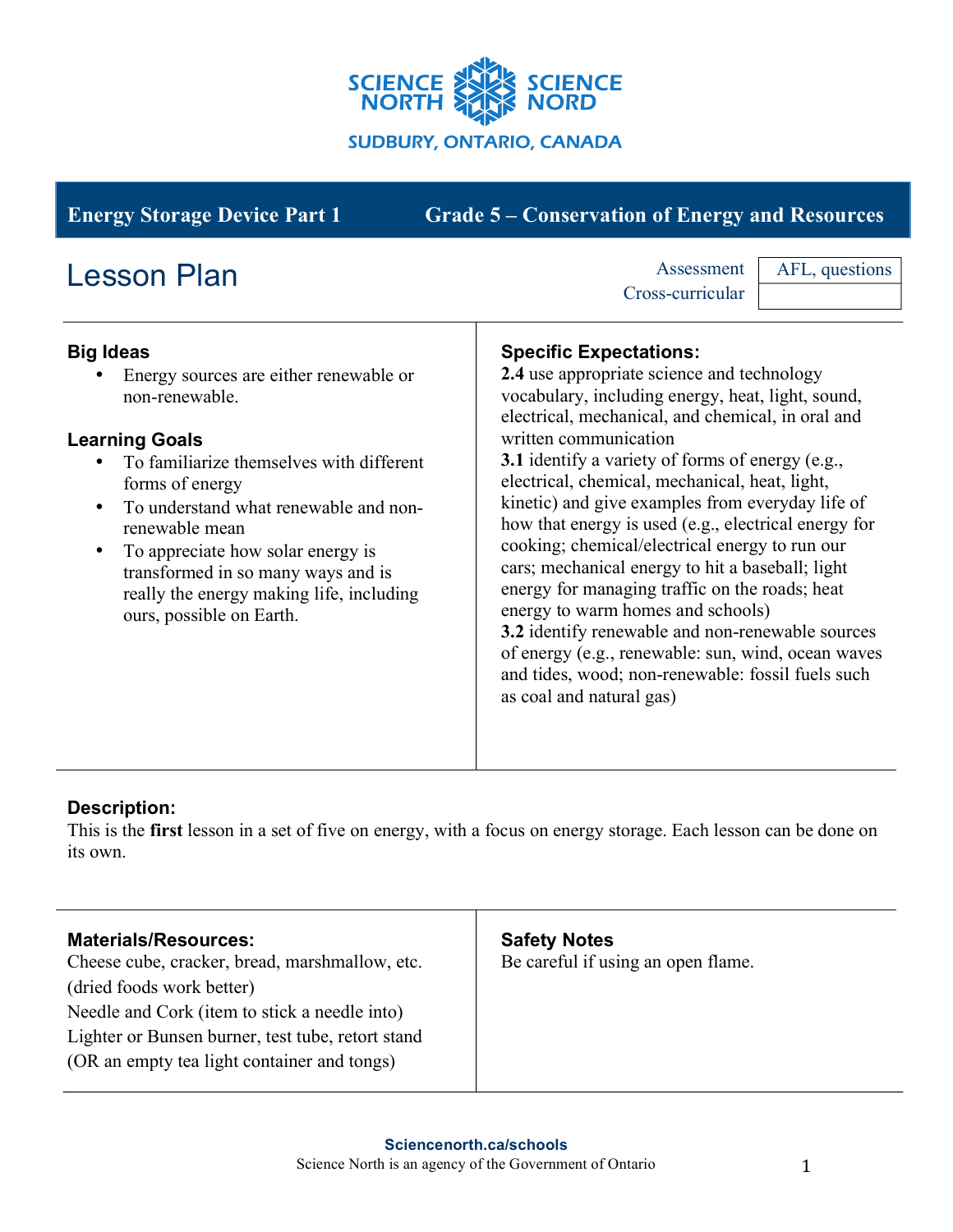#### **Introduction Motivation**

A key factor in energy conservation is our ability to store energy. Without storage we cannot build a power grid that relies on renewable energies as the main energy source. Understanding this will lead the students to be able to better understand the issues surrounding energy conservation in general. Building an energy storage device is also major curriculum link. We aim to give a selfcontained set of lessons to address this link in an innovative and fun way.

We will start the unit on energy by discussing what the students already know about different types of energy. We can fill in more information as we have this discussion.

#### **Brainstorming – Forms and sources of Energy**

- Start with a bit of quiet brainstorming. Give each student a few post-it notes or small pieces of paper. Ask them to write down each form and source of energy they can think of on a separate piece of paper.
	- o Draw two large circles on the board to represent "renewable energy" and "nonrenewable energy".

#### **Discussion – Renewable versus Non-Renewable**

- Before we go through what students came up with, we need to introduce the concepts of renewable versus non-renewable energy.
- What do you think these categories mean? Discuss.
- Here are some points to consider during the discussion:
	- o Renewable: A source of energy that does not run out. For example the wind will keep blowing no matter how many windmills we build. The Sun always keeps shining, and water always flows down inclines. This type of energy won't run out. Other renewable energy sources: geothermal, burning of various plants (wood, grass, corn, etc.), tidal, and biogas.
	- o Non-renewable: Energy sources that can only be used once and then they are gone. For example once we burn coal, natural gas or oil it is forever gone as an energy source. One day we will run out of these resources. Nuclear energy is also nonrenewable as it relies on uranium that we have to mine.
- Now let's discuss what you came up with.
	- o As you go make the distinction between forms of energy and sources of energy.
	- o Discuss the example. If it is a source of energy, where does it belong in the categories on the board?
	- o Get all students with the same answer to put the post-its (or pieces of paper) on the board in the appropriate circle.
	- o Add some sources at the end that students missed.
- Renewable versus non-renewable
	- o Notice how many more renewable energy sources we have than non-renewable energies. How come we don't use them more?
	- o Harder to harness and therefore often more expensive. Might depend on local availability etc.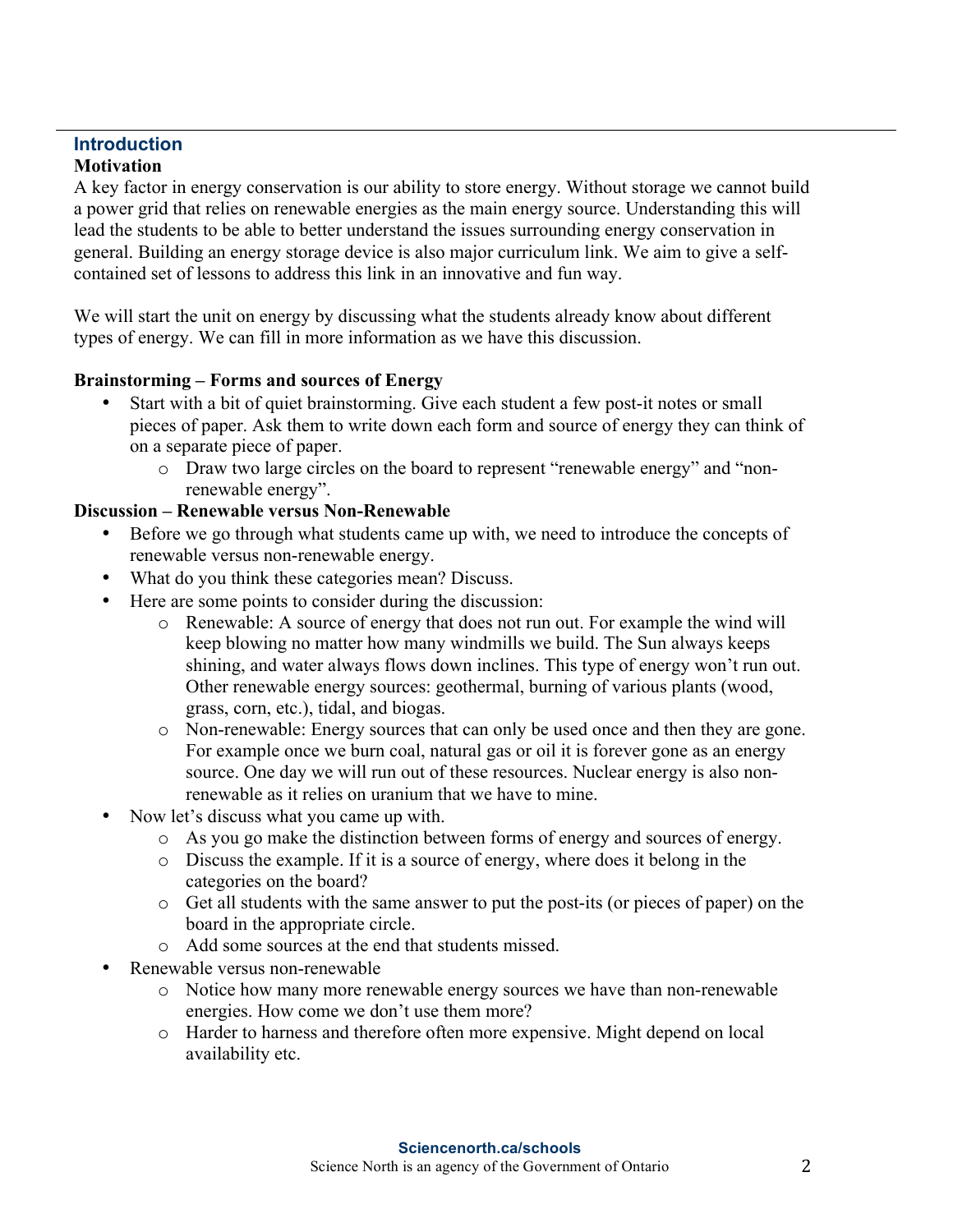## **Action**

## **Human Energy**

- Maybe the term "human energy" or something similar came up. What does that mean?
- Can you show me some human energy?
	- o Have students get up and jump around etc. Keep going until students clearly burned some energy!
- Did that use energy? Where did that energy come from?
	- o Lunch, which came from meat and vegetables. Animals eat plants too. Plants get their energy from the Sun. They use solar energy to grow through photosynthesis.
	- o So what you just burned is SOLAR ENERGY!
		- Energy has been transformed from solar, to plant energy (chemical) to animal (again, chemical) until it reaches us.
		- We can't make or destroy energy. We have to take it from somewhere. That is because energy cannot be created. Only converted from one type to another. We will discuss this more in these lessons. We will see how in every example we can think of energy is always conserved but changes from one form to another.
	- o Without the Sun most life on Earth would cease to exist including us. We ARE solar energy in a way.
	- o We are in fact stored solar energy! Solar energy is stored in us until we decide to use it to do something with it. Isn't that neat?

## **Demonstration - Burning**

We can use a block of wood, a candle, or anything else that burns as a great analogy for ourselves as humans. It allows us to see very well how the energy is BURNED.

- We are not so unlike this candle (or whatever you decide to use). What is this candle made of?
	- o Wax comes from bees that got their energy from flowers that got it from the Sun.
- Light the candle. Can you see the energy? (yes)
	- o This candle, a block of wood, indeed even a tank of oil is stored up solar energy.
	- o So today when you walk home think of yourself as a little bundle of solar energy. Then look around yourself and notice all the other places where solar energy is stored! (trees, dogs, other people, the grass etc.)

# **Consolidation/Extension**

### **Taking the candle analogy one step further**

- We are actually very similar to a candle in more ways than being storage for solar energy.
	- o Place a beaker/cup over the candle. It goes out. Why? (Lack of oxygen). Can we survive without oxygen? (No)
	- o Hold hand close to flame. It's hot! Now touch your hand. Is it warm?
- In fact in our bodies are similar to this burning flame.
	- o You are in fact BURNING energy in every cell of your body. That stored up solar energy (in the form of chemical energy in your cells) is burned and releases heat.
	- o This is why you feel warm. You need oxygen just like this flame.